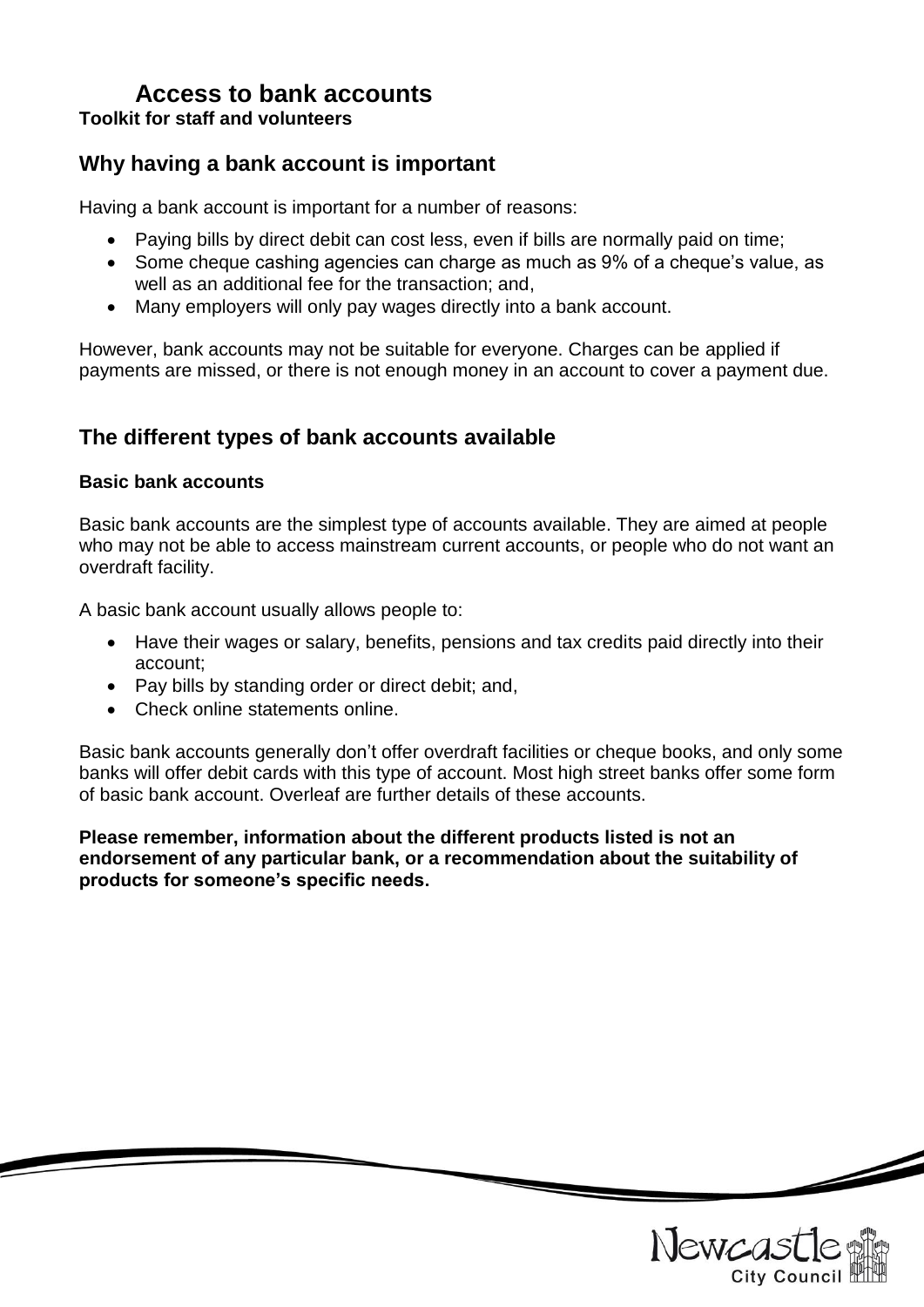| <b>Bank</b>                       | Name of<br>account      | <b>Facilities</b>                                                                                                                          | <b>Contact details</b>                                                                                                                                                                                                                                                                                                                                                                                                                                                                                                                                                      |
|-----------------------------------|-------------------------|--------------------------------------------------------------------------------------------------------------------------------------------|-----------------------------------------------------------------------------------------------------------------------------------------------------------------------------------------------------------------------------------------------------------------------------------------------------------------------------------------------------------------------------------------------------------------------------------------------------------------------------------------------------------------------------------------------------------------------------|
| Bank of<br>Scotland               | <b>Basic</b><br>Account | Visa debit card<br>Direct debits<br><b>Standing orders</b><br>Internet banking<br>Telephone banking<br>Mobile alerts                       | Bank of Scotland's Basic Account may<br>be available if you don't meet the<br>conditions for other current accounts.<br>For more information visit:<br>https://www.bankofscotland.co.uk/banka<br>ccounts/compare-current-<br>accounts/basic-account/                                                                                                                                                                                                                                                                                                                        |
| <b>Barclays</b><br><b>Bank</b>    | <b>Basic</b><br>Account | Cash card<br>Direct debits<br><b>Standing orders</b><br>Mobile banking<br><b>Text alerts</b>                                               | <b>Barclays Bank Basic Account is</b><br>available for people who don't qualify for<br>Barclays' other current accounts, or for<br>people who don't have a current UK<br>bank account.<br>Applications must be made in person.<br>Two forms of identification are needed.<br>To find out where the nearest branch is<br>visit: https://www.barclays.co.uk/branch-<br>finder/<br>For more information call 0345<br>6004545. Lines are open 8am to 6pm<br>Monday – Friday, 9am to 5pm Saturday<br>or visit:<br>https://www.barclays.co.uk/current-<br>accounts/basic-account/ |
| The<br>Cooperative<br><b>Bank</b> | Cashminder<br>Account   | Available as a joint<br>account<br>Direct debits<br><b>Standing orders</b><br>Regular<br>statements<br>Online banking<br>Telephone banking | The Cooperative Bank's Cashminder<br>Account is available to people who are<br>in financial difficulty and who do not hold<br>a Cooperative Bank or Smile current<br>account.<br>An application pack can be downloaded<br>at: https://www.co-<br>operativebank.co.uk/currentaccounts/ca<br>shminder or by phoning 03457 212212.<br>Lines are open 6am to 10pm 7 days per<br>week.<br>For more information visit: www.co-<br>operativebank.co.uk/currentaccounts/ca<br>shminder                                                                                              |
| <b>Halifax</b><br><b>Bank</b>     | <b>Basic</b><br>Account | Visa electron debit<br>card<br>Direct debits<br><b>Standing orders</b>                                                                     | A Halifax Basic Account may be<br>available for people who do not meet<br>the conditions for their other current<br>accounts.                                                                                                                                                                                                                                                                                                                                                                                                                                               |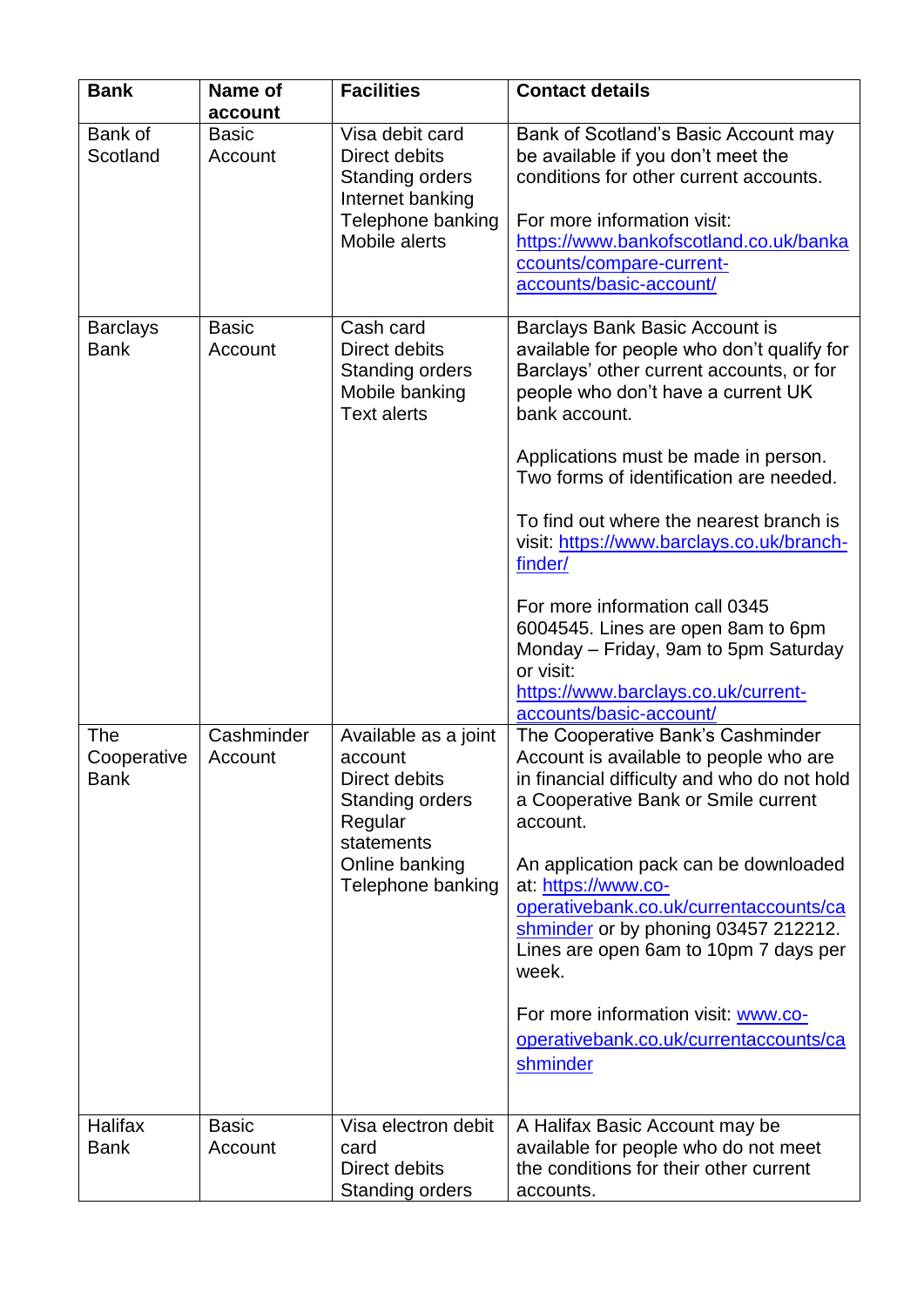| <b>HSBC Bank</b>              | <b>Basic Bank</b><br>Account | Visa debit card<br>Direct debits<br><b>Standing orders</b><br>Internet banking<br>Mobile banking<br>Telephone banking | For more information or to apply online<br>visit:<br>www.halifax.co.uk/bankaccounts/basic-<br>bank-account/<br><b>HSBC's Basic Bank Account is</b><br>designed for people who don't qualify for<br>their other accounts.<br>For more information or to apply online<br>visit: www.hsbc.co.uk/1/2/current-<br>accounts/basic-bank-account<br>An application pack can be downloaded<br>via the above link and returned by post. |
|-------------------------------|------------------------------|-----------------------------------------------------------------------------------------------------------------------|-------------------------------------------------------------------------------------------------------------------------------------------------------------------------------------------------------------------------------------------------------------------------------------------------------------------------------------------------------------------------------------------------------------------------------|
| Lloyds TSB<br><b>Bank</b>     | <b>Basic</b><br>Account      | Visa debit card<br>Direct debits<br><b>Standing orders</b><br>Internet banking<br>Mobile banking<br>Telephone banking | Lloyds TSB Bank's Basic Account may<br>be available for people who do not meet<br>the conditions for other current bank<br>accounts.<br>For more information visit:<br>https://www.lloydsbank.com/current-<br>accounts/all-accounts/basic-<br>account.asp#tab-row-3<br>Applications can be made in branch,<br>online (via the link above) and by calling<br>0345 300 0000. Lines are open 24/7.                               |
| Nationwide<br><b>Bank</b>     | FlexBasic<br>Account         | Direct debits<br><b>Standing orders</b><br>Branch banking<br>Internet banking<br>Mobile banking<br>Telephone banking  | Nationwide Bank's FlexBasic Account is<br>open to people who've been made<br>bankrupt or who aren't eligible for other<br>current accounts<br>For more information visit:<br>https://www.nationwide.co.uk/products/c<br>urrent-accounts/flexbasic/features-and-<br>benefits<br>Applications can be made online:<br>https://www.nationwide.co.uk/products/c<br>urrent-accounts/flexbasic/apply                                 |
| <b>NatWest</b><br><b>Bank</b> | Foundation<br>Account        | Visa debit card<br>Direct debits<br><b>Standing orders</b><br><b>Monthly</b><br>statements                            | <b>Natwest Bank's Foundation Account</b><br>may be available to people who do not<br>meet the criteria for other current<br>accounts.<br>For more information visit:<br>https://beta.natwest.com/personal/curre                                                                                                                                                                                                               |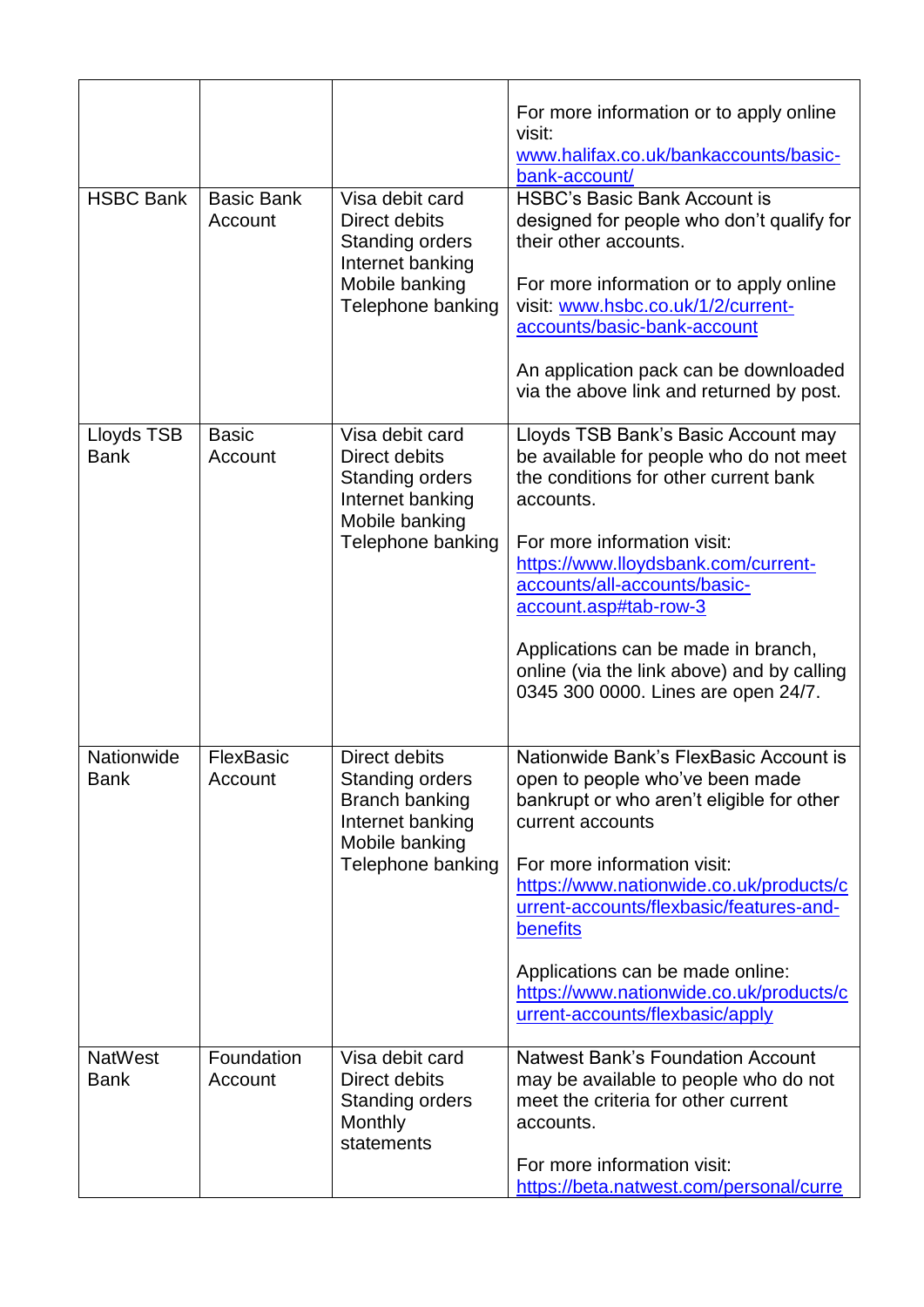|                           |                                 |                                                                                                                                                                             | nt-accounts/foundation_account.html<br>In the first instance customers need to<br>apply for a Select Bank Account. During<br>the application process a decision will<br>be made regarding the most suitable<br>account option.<br>Applications can be made online by<br>visiting:<br>https://beta.natwest.com/personal/curre<br>nt-accounts/select_account.html                                                                                                                                                                                                                                            |
|---------------------------|---------------------------------|-----------------------------------------------------------------------------------------------------------------------------------------------------------------------------|------------------------------------------------------------------------------------------------------------------------------------------------------------------------------------------------------------------------------------------------------------------------------------------------------------------------------------------------------------------------------------------------------------------------------------------------------------------------------------------------------------------------------------------------------------------------------------------------------------|
| Royal Bank<br>of Scotland | <b>Basic</b><br>Account         | Visa debit card<br>Direct debits<br><b>Standing orders</b><br>Monthly<br>statements<br>Online banking<br>Telephone banking<br>Online and mobile<br>banking<br>Mobile alerts | A Halifax Basic Account may be suitable<br>for people who do not meet the criteria<br>for other current accounts.<br>People can't apply for a Basic Account<br>directly. An application should be made<br>for a current account and a decision will<br>be made regarding the most suitable<br>account option.<br>For more information or to apply online<br>visit:<br>https://www.halifax.co.uk/bankaccounts/<br>current-accounts/basic-account/<br>Applications can also be made by<br>calling 0345 720 3040. Lines are open<br>Monday - Friday 8am to 8pm, Saturday<br>8am to 6pm and Sunday 9am to 5pm. |
|                           |                                 |                                                                                                                                                                             | Or by calling into a branch.                                                                                                                                                                                                                                                                                                                                                                                                                                                                                                                                                                               |
| Santander<br><b>Bank</b>  | <b>Basic Current</b><br>Account | Cash card<br>Direct debits<br><b>Standing orders</b><br>Online banking<br>Mobile banking<br>Telephone banking                                                               | The Santander Basic Current Account<br>has been designed to help people<br>manage their money and operates<br>similar to a 'jam jar' account. For more<br>information or to download an<br>application form visit:<br>www.santander.co.uk/csgs/Satellite?app<br>ID=abbey.internet.Abbeycom&canal=CA<br>BBEYCOM&cid=1210607872368&empr<br>=Abbeycom&leng=en_GB&pagename=<br>Abbeycom%2FPage%2FWC_ACOM_T<br>emplateA1                                                                                                                                                                                        |
| Yorkshire<br><b>Bank</b>  | <b>Ready Cash</b><br>Account    | Debit card<br>Direct debits<br><b>Standing orders</b>                                                                                                                       | For more information visit:<br>https://secure.ybonline.co.uk/personal/c<br>urrent-accounts/standard-current-                                                                                                                                                                                                                                                                                                                                                                                                                                                                                               |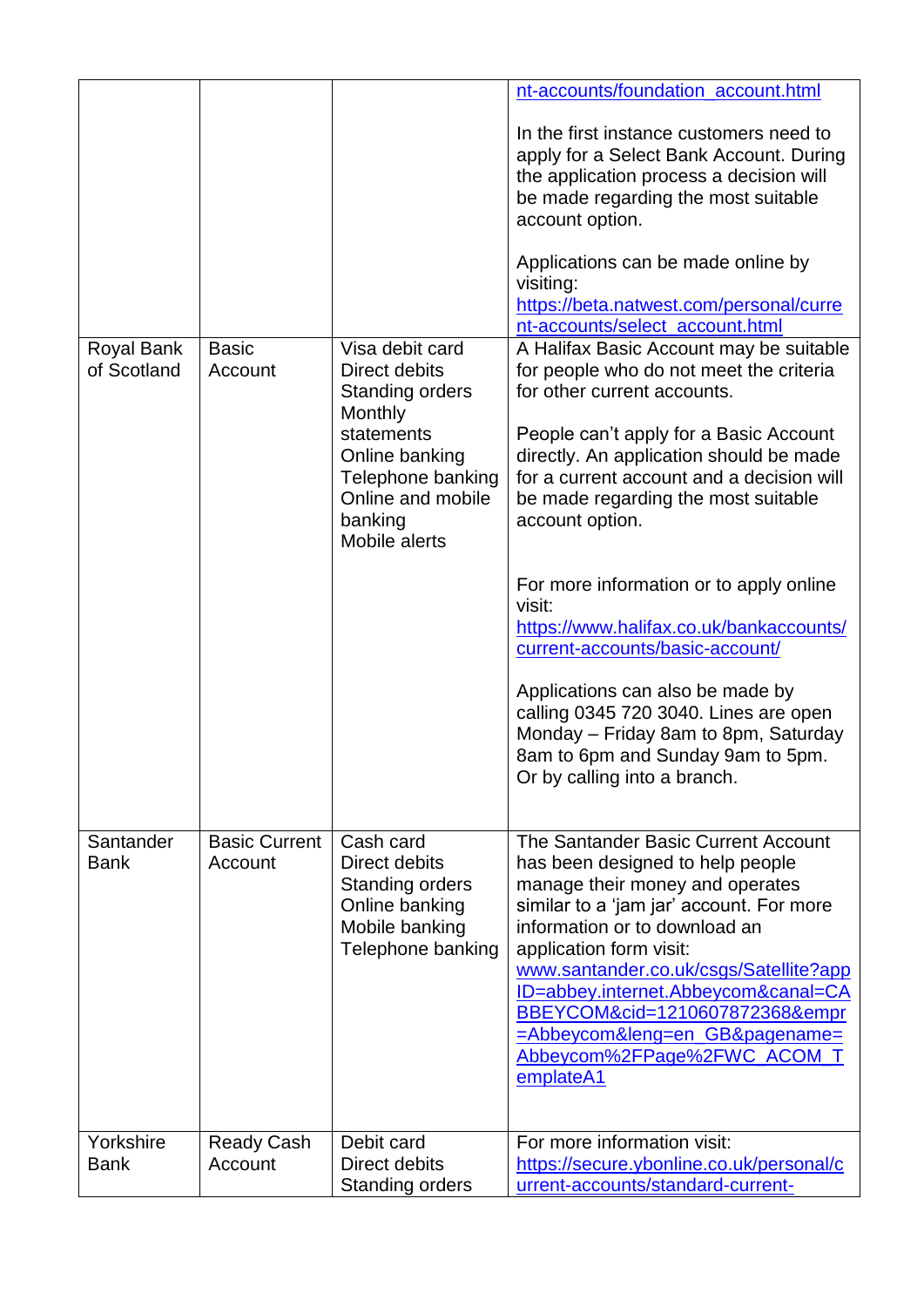|  | account/                                                                                                                                      |
|--|-----------------------------------------------------------------------------------------------------------------------------------------------|
|  |                                                                                                                                               |
|  | To apply for an account phone 0800 678<br>3380. Lines are open Monday to Friday<br>8am to 8pm, Saturday 9am to 5pm and<br>Sunday 10am to 4pm. |

#### **Current accounts**

Generally, current bank accounts offer more facilities than basic bank accounts. This could include things such as cheque books or overdrafts. Some banks may charge customers for these facilities.

### **'Jam jar' accounts**

'Jam jar' accounts are a fairly new product. The main feature of this type of account is that money can be divided into a number of different 'jars', for example one 'jar' could be used for paying bills, another could be used to pay for groceries and so on.

The advantages of a 'jam jar' account are that some of the worries linked to managing money are taken away and money set aside to pay bills can't be spent accidentally.

The main drawback of this type of account is they can be very expensive; as much as £15 per month. Currently, only Think Money offers this service. For more information visit: [www.allaboutmoney.com/accounts/what-is-a-jam-jar-bank-account-0-5455.htm](http://www.allaboutmoney.com/accounts/what-is-a-jam-jar-bank-account-0-5455.htm)

### **Post Office accounts**

Post Office Card accounts are useful for people who do not have a bank account but need a way of receiving benefits, pensions or Tax Credits.

For more information about Post Office Card accounts, visit: [www.postoffice.co.uk/current](http://www.postoffice.co.uk/current-accounts)[accounts](http://www.postoffice.co.uk/current-accounts)

### **Pre-paid credit cards**

Pre-paid credit cards can be an alternative to a traditional bank account and are a new way to manage money. For more information about pre-paid cards which let you pay in wages, visit:<http://moneyfacts.co.uk/compare/credit-cards/pre-paid-cards/>

## **Identification needed to open a bank account**

To open a bank or Post Office account identification is needed to verify an individual's identity and their current UK address. The type of identification accepted may differ between banks, however examples could include: